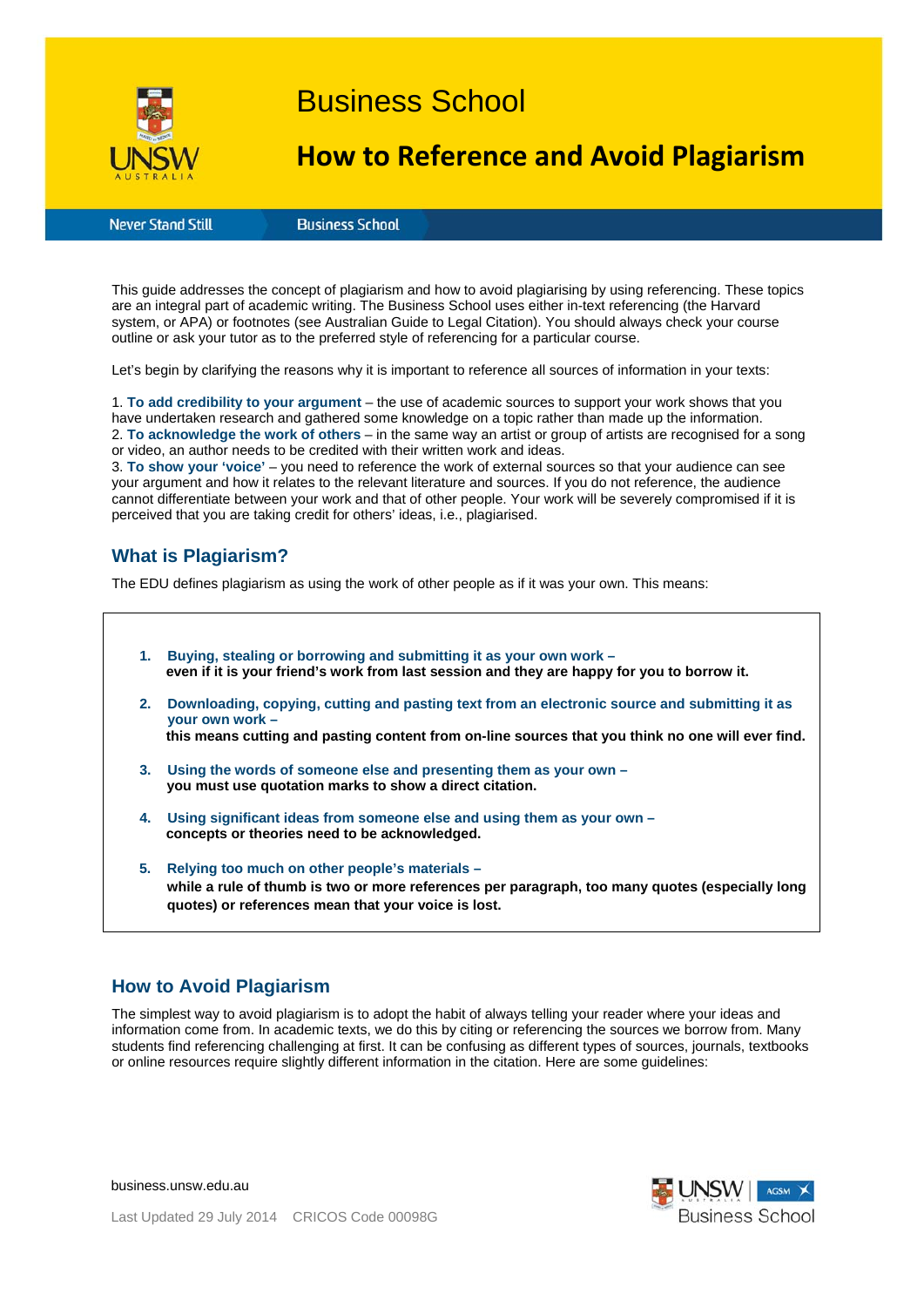#### **Points, Punctuation and Grammar**

• Note that the full stop is after the bracket at the end of a sentence

• Watch your subject/verb agreement and your reporting phrase, Molly (1995) claims that... Molly and Smith (1995) claim that....

• If you are using a relative clause, include *that* e.g. Bally (2005) claims that

• If are using the reference as an adjunct, separate with a comma e.g. According to Jones (2006), people need to sleep...

• Quotes have single inverted commas on either side of the quote e.g. Blair and Geiger (1997, p. 325) argue that '...radiation is harmful to our health'.

• When writing a long quote (a quote over three lines long) start the quote on a new line and indent

• When writing a quote or paraphrase include the page number e.g. Brian et al (2004, p32) claim that

• When you are writing a summary, the last name and year is sufficient e.g. Brian et al (2004) claim that

• Avoid using simple reporting phrases such as said, says or writes. See the guide *Acknowledging Sources* on Moodle.

• Refer to authors in the present tense unless they are deceased or the idea or concept has been superseded e.g. Freud believed that, while today psychoanalysts believe that

• Avoid too many quotes – especially long quotes Ask yourself each time if a quote is necessary. Do not rely on the quote to present an idea. Rather, use a quote to support a point your text makes

#### **Author Focused In-Text Referencing**

**Author focused referencing** is useful if you are using an idea or point and the author is well known or you would like to focus on the strength of their words.

**One Author** Quote Hall (1999, p.175) suggests that "the grass is greener in England than Australia due to climate and soil quality" Paraphrase Hall (1999, p.175) argues that in England the colour of the grass is more verdant as a result of environmental factors. Summary Hall (1999) implies that environmental factors affect the colour of grass

#### **Multiple Authors**

| Two Authors                     | Gates and Lance (2007, p.134) define motivation as     |
|---------------------------------|--------------------------------------------------------|
|                                 | According to Crisp and Fish (2000),                    |
| Three or more authors, one text | Jones et al. (2001) purport that                       |
| Two or more separate texts      | Michelson (2006) and Steel and Smith (2004) claim that |
| Using a cited author            | Michael (2005, p.34 cited in Jones 2007, p.123)        |

#### **Point focused In-text Referencing**

**Point focused** referencing is useful when you are summarising complex ideas, concepts, strategies or when you want to focus on the information. Putting the reference at the end of a sentence takes emphasis from the author's name and can suggest that you are summarising.

When you **paraphrase** or **summarise**, place the reference at the end of the paraphrasing: Work intensification is a current trend wherein employees are working longer hours and are working more intensely than in previous generations (De Cieri 2005).

#### **How do you write in-text references using the Harvard style?**

You include the author's family name, the year of publication and sometimes the page number in parentheses inside or at the end of a sentence in the text of your assignment e.g. (McCloskey 2006, p. 63)

If the author is part of the grammar of the sentence then the parentheses are around the year and page number only, e.g. McCloskey (2006, p.63) argues that ... .

If your source is a website and there is no personal author or page number you provide the name of the organization responsible for the site name, and the year of update e.g. (Asian Development Bank 2002)